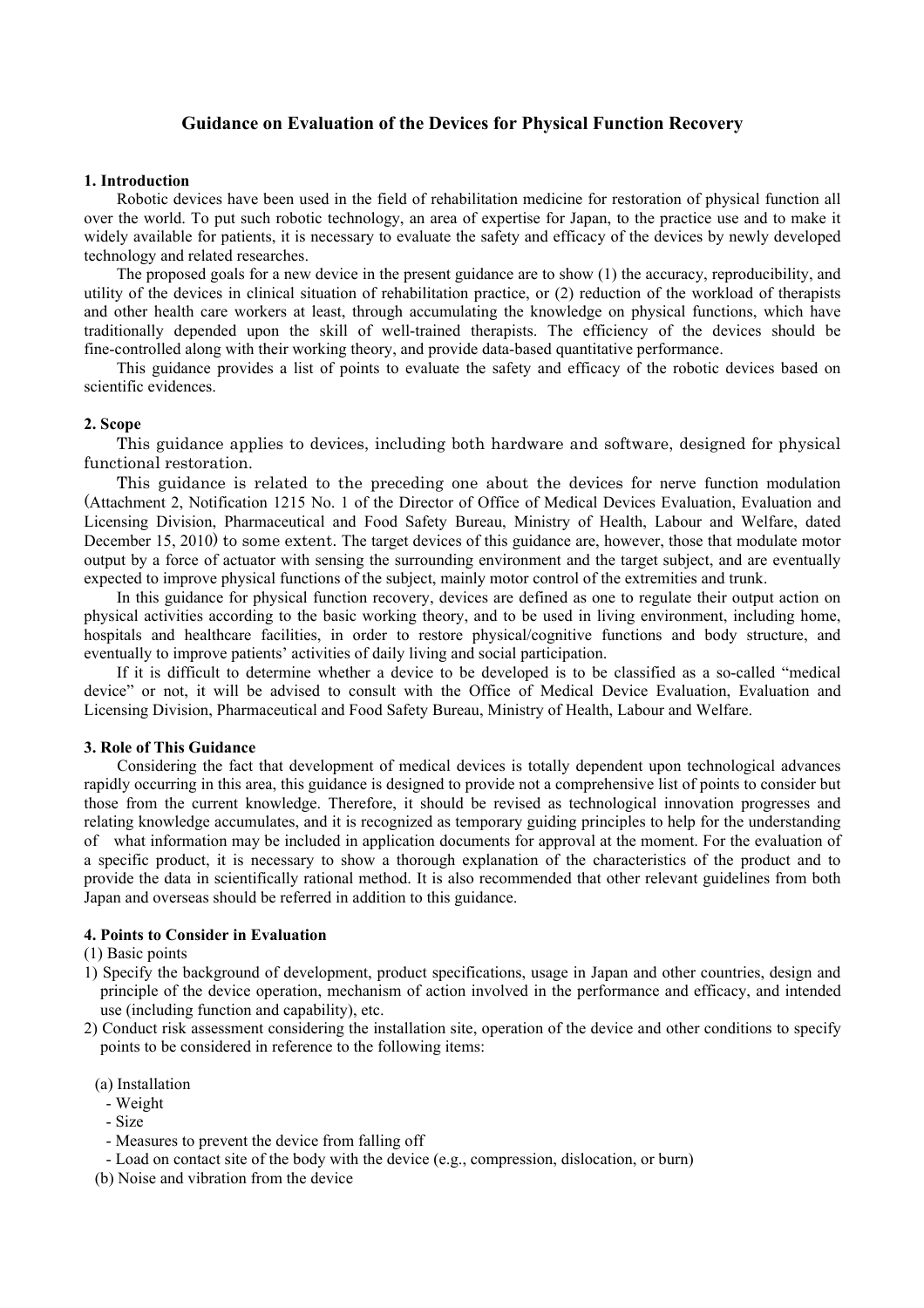- (c) Requirements for and details of maintenance/inspection
- (d) Requirements for and details of training programs
- (e) Safety measures for power units and drive units (e.g., requirements for stand-by power units, load on the drive control unit, maximum continuous operation time, and the time required for putting the device on the patient)
- (f) Environmental measures (e.g., electromagnetic waves and temperature)
- (g) operating environment (e.g., hospital, health care facility, or home)
- (2) Non-clinical studies
	- Evaluate appropriately the performance and safety of the device for the following:
- 1) Performance evaluation

Provide specific data on each of the relevant items in the following:

- (a) Performance of moving parts
	- Type of drive system (e.g., active system or passive system)
	- Type of control system (e.g., force control, position control, impedance control, compliance control, and display control)
	- Back-drivability (e.g., driving force transmission mechanism between gripper and actuator)
	- Motion accuracy (e.g., positional/spatial precision, temporal precision [including time delay], reproducibility, and their validation methods)
	- Structure and function of sensors (e.g., position sensor, angle sensor, and biosignal sensor)
	- Validity of precision (e.g., correlation with operation precision required for the patients)
	- Working space and motion speed
	- Output of actuator, etc. (including upper limit)
	- Degrees of freedom of motion
	- Spatial arrangement of the mechanism (e.g., interference with other devices, users, and the patient)
- (b) Display of the device operating status
- (c) Durability (including anticorrosion performance and pyrogenic tolerance)
- (d) Software life-cycle management
- (e) Self-checking function (including validation of operation precision mentioned above)

## 2) Safety and quality evaluation

Apply the following points for design control as needed:

## (a) General requirements

- Electrical safety
- Mechanical safety
- Biological safety
- Quality management
- Risk management
- (b) Specifications (including drive unit)
	- Design requirements (user, specification, regulations, and standards)
- Input and output (e.g., type, method, and instruments)
- Usability
- Start-up, interruption, and termination
- (c) Development/design plan
- Development process (including risk assessment)
- (d) Documentation
- Documents for users (e.g., Devices's principle of operation, operation/maintenance manual)
- (e) Type, structure, and validity of safety mechanism/control
	- Alarm (e.g., type and display) (ref., IEC60601-1-8, etc.)
	- Emergency stop function (ref., ISO10218-1, ISO13850, JIS T2304, etc.)
	- Emergency stop device and its structure
	- Conditions for emergency stop (e.g., malfunction against user's intention, and activation of safety mechanism)
	- State of the device during emergency stop
	- Ensuring the safety of patients and medical workers during emergency stop (e.g., maintenance of the device posture)
	- Ease of restarting the device after emergency stop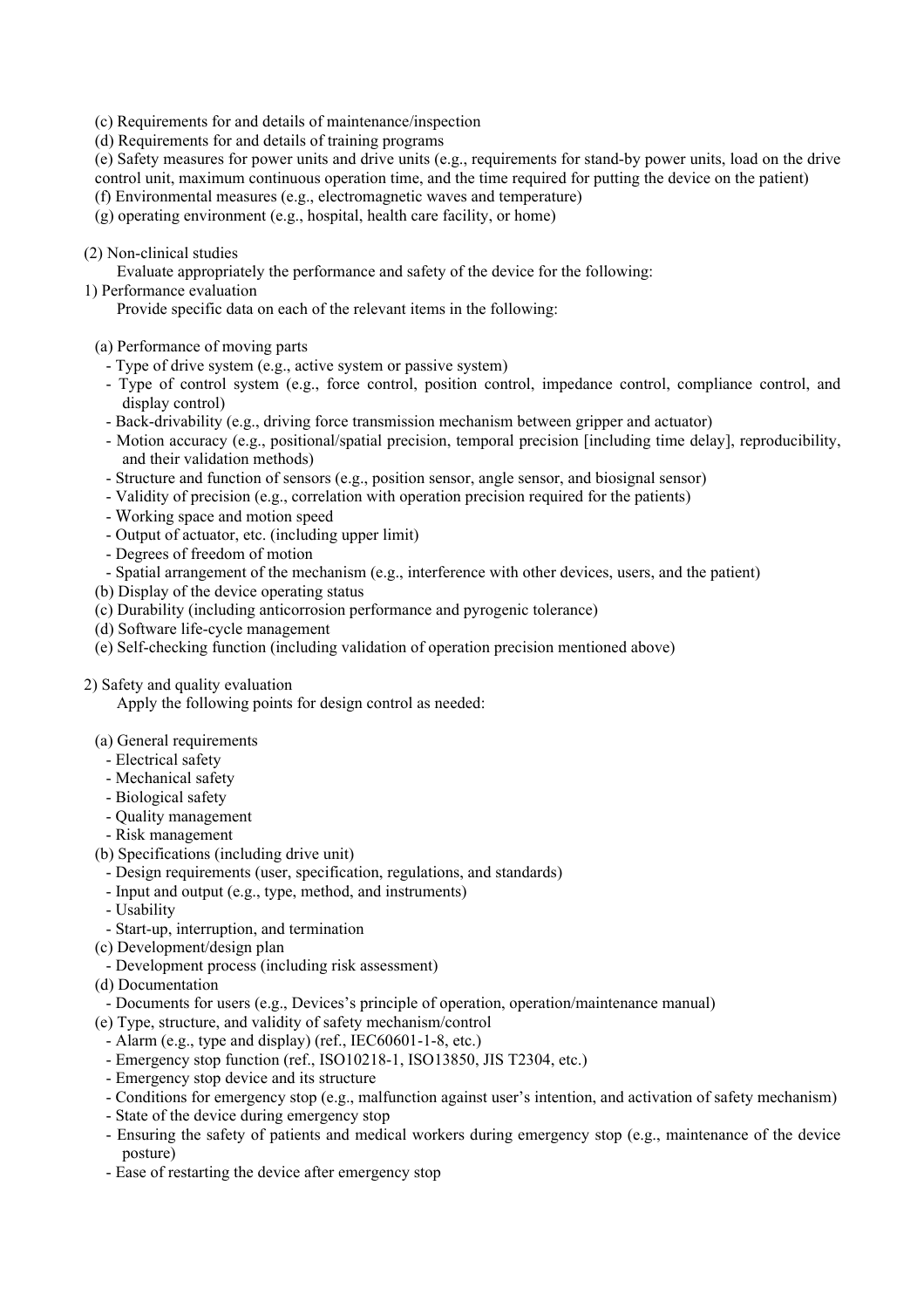- Preventive measures against malfunction (user interface)
- Measures to prevent patients or medical workers from falling over
- Failure to safety
- Fool-proofing
- (f) Robustness of software control

(g) Device-specific risk management

- Normal but unexpected actions
- Unexpected actions by humans, animals, and other object under the usage conditions
- Unexpected travel surface condition (e.g., mobile robot)
- Uncertainty of objects to be handled (e.g., for mobile servant robots)
- Compatibility with anatomical structures and variations of the human body (e.g., for physical assistant robots)
- Other necessary items

(3) Clinical studies (ref., PFSB/ELD/OMDE Notification No. 0804001, dated August 4, 2008)

1) Necessity of clinical studies

If the clinical efficacy and safety of a medical device cannot be evaluated only by using the results of non-clinical studies such as performance tests or existing literatures, it is required to conduct a clinical study and submit documents on the results of it. If the intended use, performance, structure, and other features of the medical device are distinctly different from those of existing medical devices, documents on the results of clinical studies are, in principle, required to be submitted.

## 2) Efficacy and safety evaluation

A clinical study is to be conducted on devices for which the performance, safety, and quality were validated in non-clinical study.

In conducting a clinical study, firstly demonstrate that the target function of activity is sufficiently expected to be recovered or supported, develop an action plan, and evaluate the efficiency and safety of the device, taking into consideration the points given below. Also, provide information about the expected environment of devices.

(a) Characteristics of activity function recovery devices

- i) To demonstrate the efficacy of a medical intervention technology, a control group is necessary as well as an intervention group. If a control group cannot be set, the data of the natural course after the onset of a target disease need to be obtained. The efficacy may be evaluated on the basis of improvement in the expected natural course of the disease after onset. In addition, a pilot study may be conducted.
- ii) In the evaluation of activity function, use qualitative or quantitative methods of movement patterns, or quantitative methods of time required for completing a movement, etc. Data on quantitative evaluation before and after intervention are useful as improvement indicators. The evaluation criteria must be validated for a certain level of sensitivity, reproducibility, and feasibility.
- iii) As upper-extremity motor function tests, there are the simple test for evaluating hand function (STEF), manual function test (MFT), Fugl-Meyer Assessment (FMA), Wolf Motor Function Test (WMFT), etc. As balance function tests, there are the functional reach test (FRT), stabilometry, timed up and go test (TUG), Berg Balance Scale (BBS), etc. As locomotion tests, there are the 10-meter maximum walking speed, 6-minute walk test, and physiological cost index, etc. In addition, surface electromyography or a three-dimensional motion analysis may be used to compare the data before and after intervention.
- iv) It is important to take into account the changes in activities of daily living (ADL) before and after intervention. Use the Barthel Index, Function Independence Measure (FIM), etc. It is also important to determine whether or not the quality of life (QOL) is improved after intervention using such as EuroQol (EQ-5D), SF-36, visual analog scale (VAS), etc.
- (b) Evaluation of reducing burden of medical workers

The efficacy evaluation of activity function recovery devices has two aspects: the aspect that the inherent benefit of the device itself and the other aspect that such devices may facilitate to reduce burden of therapists and/or other medical workers engaged in rehabilitation. It is necessary to demonstrate clearly that activity function recovery devices enable medical workers to provide patients with adequate training, which cannot be performed by medical staff alone, considering the problem of the time required for putting on the device, and how